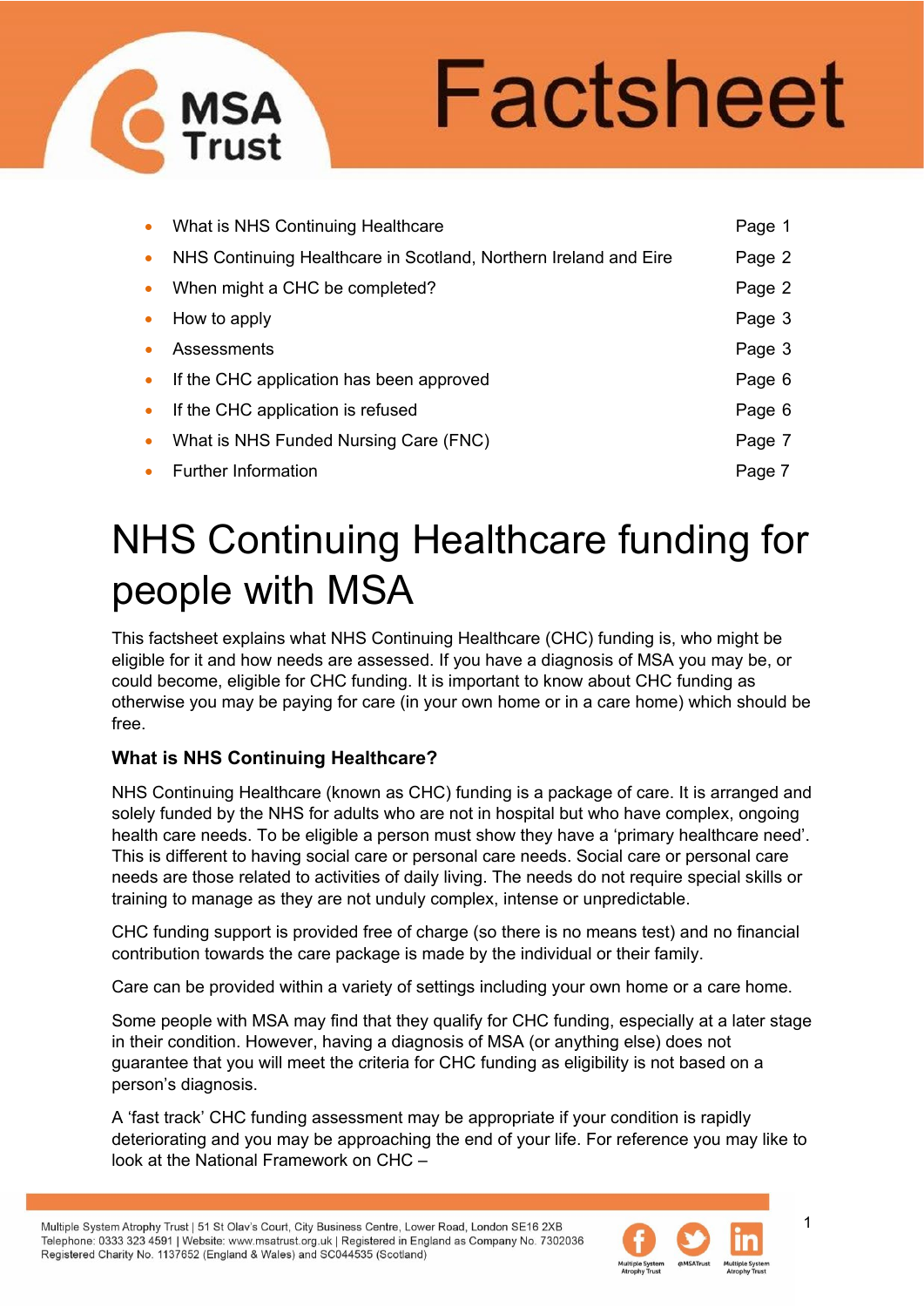[https://assets.publishing.service.gov.uk/government/uploads/system/uploads/attachment\\_da](https://assets.publishing.service.gov.uk/government/uploads/system/uploads/attachment_data/file/746063/20181001_National_Framework_for_CHC_and_FNC_-_October_2018_Revised.pdf) ta/file/746063/20181001 National Framework for CHC and FNC -[\\_October\\_2018\\_Revised.pdf.](https://assets.publishing.service.gov.uk/government/uploads/system/uploads/attachment_data/file/746063/20181001_National_Framework_for_CHC_and_FNC_-_October_2018_Revised.pdf)

In England, Clinical Commissioning Group (CCG) are responsible for the funding. Your GP practice will be a member of a local CCG.

The system in Wales is very similar to that in England although there are a few differences. Responsibility for CHC funding lies with the Health Boards who are advised by the Welsh Government.

#### **NHS Continuing Healthcare in Scotland, Northern Ireland and Eire**

#### **Scotland**

In June 2015, CHC funding in Scotland was replaced by Hospital Based Complex Clinical Care (HBCCC). People who were assessed under the old system and found eligible for CHC funding continue to receive it for as long as they remain eligible. Assessment for long term complex clinical care is now based on one question 'Can your care needs be properly met in any setting other than a hospital?'. If, following a full assessment the answer is 'yes' the person will be discharged to a community setting such as a care or residential home or their own home (with care support if required). The local councils charging policy then applies and a person may need to contribute to the costs, although personal care is free. The NHS will continue to meet any healthcare needs, free of charge. See [www.careinfoscotland.scot](http://www.careinfoscotland.scot/) for more information or call 0800 011 3200 from 8am-10pm, seven days a week.

#### **Northern Ireland**

In Northern Ireland there is no national guidance on CHC funding and no evidence of people receiving CHC funding.

#### **Eire**

Different arrangements operate in Eire and CHC funding does not exist.

#### **When might a CHC assessment be completed?**

A CHC assessment should take place if:

- You are moving to a nursing home
- You are being discharged from hospital with more care needs
- You may be approaching the end of your life
- You have had an increase in your care needs

It is not easy to distinguish between a health care need and a social care need but if you find that you are having for example, frequent falls, have significant swallowing difficulties (or have a PEG or other alternative method of feeding fitted) or are struggling to communicate then do ask about having a CHC assessment. These factors alone will not make a person eligible but could be an indication that a person may have a high level of support needs.

You may need to be pro-active in requesting the assessment.



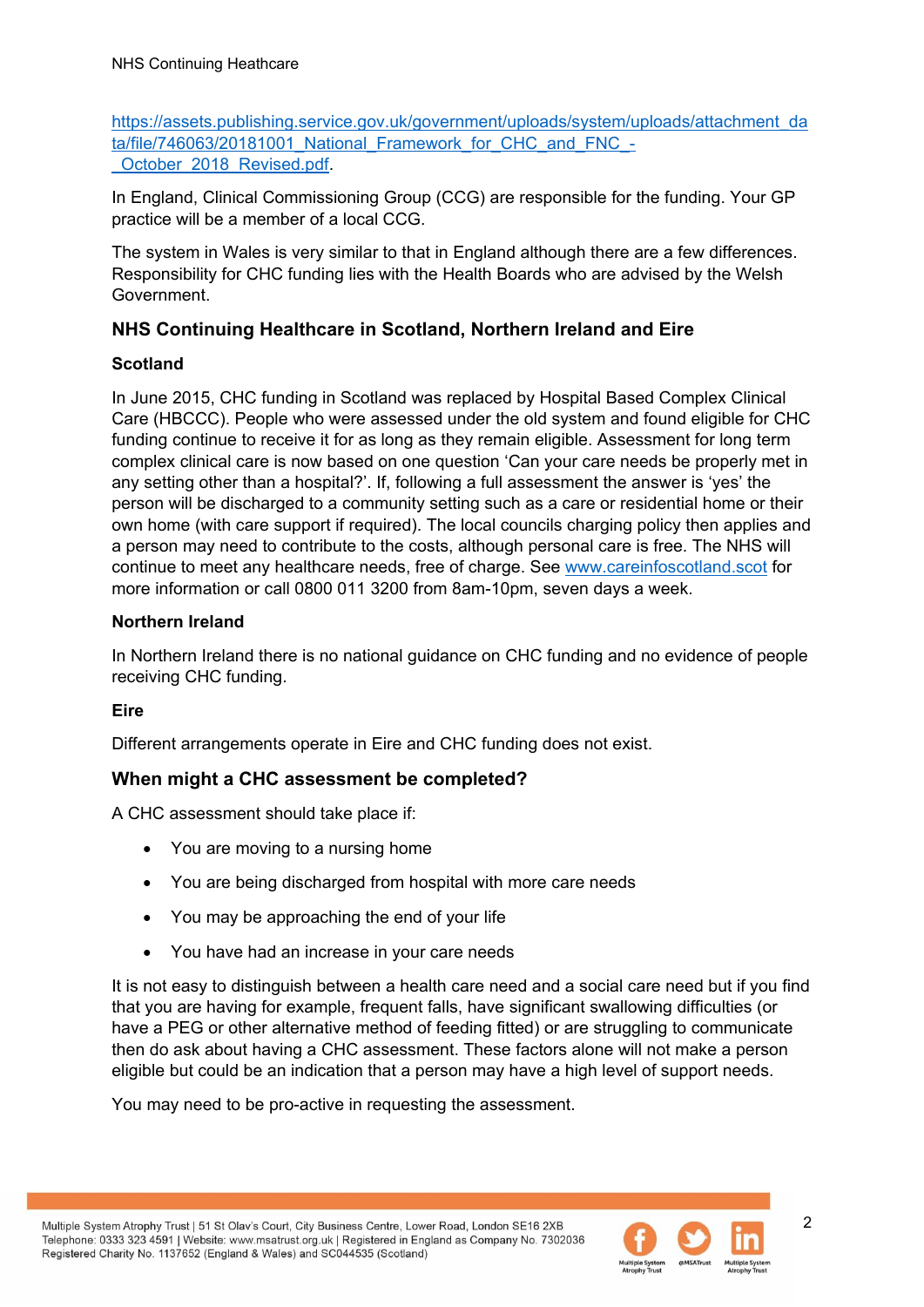#### **Giving Consent**

In order for a CHC funding assessment to be carried out your informed consent must be gained. Having an assessment involves the sharing of your personal information between individuals and other agencies.

If there is a concern about your ability to give consent then this should assessed in line with the Mental Capacity Act 2005. If the assessment shows that you lack capacity to make this decision then the person leading the process will make a 'best interests' decision. If anyone hold a Lasting Power of Attorney for Welfare for you they must be consulted as must any Court Appointed Deputy (for Welfare).

#### **How to apply**

Request a CHC funding assessment by contacting your GP, District Nurse, Social Worker or other health or social care professional.

#### **Assessments**

There are usually two stages to a CHC funding assessment – an initial screening followed (where the initial screening indicates it) by a full assessment.

Both stages assess your needs in different areas (known as 'domains'). These domains are:

- Breathing (Priority level domain)
- Nutrition
- Continence
- Skin and Tissue Viability
- Mobility
- Communication
- Psychological and Emotional Needs
- Cognition
- Behaviour (Priority level domain)
- Drug Therapies and Medication: Symptom Control (Priority level domain)
- Altered States of Consciousness (Priority level domain)
- Other Significant Care Needs (not assessed when using the Checklist Tool at the initial screening stage)

#### **Stage 1 – The Checklist Tool**

The Checklist Tool is used by a health or social care professional and is designed to assess whether your needs are sufficient to require a full CHC funding assessment. At this stage needs in each domain are rated as High, Moderate or Low. A full assessment is indicated if:

• One priority level domain (as indicated in the above domain list) is assessed as high

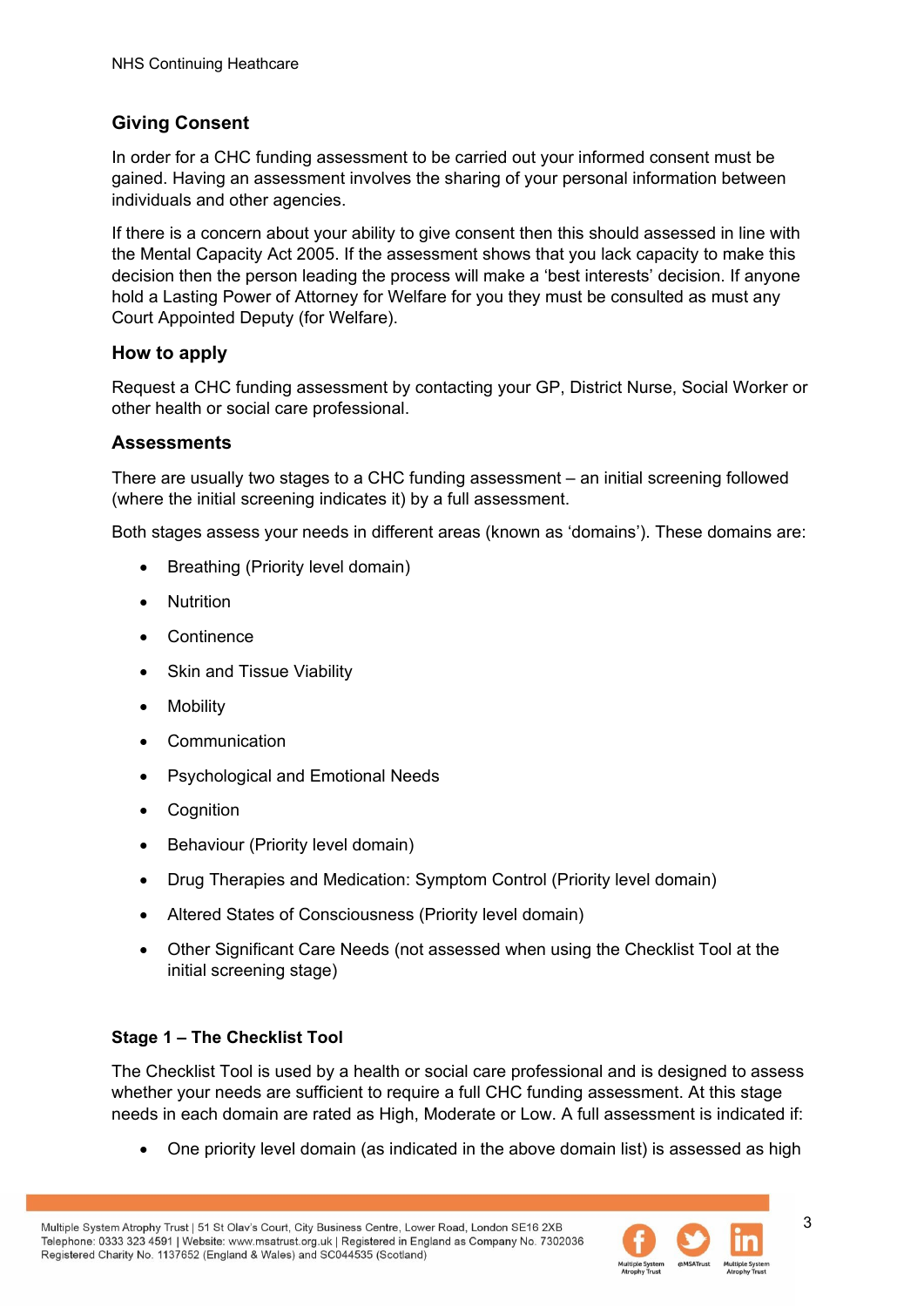plus any level of need in other domains

- Two or more domains are assessed as high need
- Five or more domains are assessed as moderate need
- One domain is assessed as high need plus four or more domains assessed as moderate need.

Not everyone who proceeds to a full assessment will be awarded CHC funding as the thresholds for the Checklist Tool are set low to ensure that those who should be fully assessed are.

#### **Stage 2 – The Decision Support Tool**

The second stage involves a full assessment by a multidisciplinary team, led by a coordinator. This team usually includes professionals in health and social care who already know you – for example, the District Nurse, Hospice Nurse, Social Worker, Therapists and GP. It is important that somebody with specialist knowledge of MSA (such as one of our MSA Health Care Specialists or your Parkinson Nurse Specialist), is consulted so ensure this is requested ahead of time. You, your family and your carers should be fully involved in the assessment meeting and actively contribute to the assessment.

The domains are again looked at and needs in each domain are assessed as:

- No need
- Low need
- Moderate need
- High need
- Severe need (not available for psychological/emotional needs, communication needs or continence needs)
- Priority need (only available for the following domains: Behaviour, Breathing, Drug therapy/medication with symptom control and altered states of consciousness).

Four key indicators are considered in making the assessment of a 'primary healthcare need'. These are:

- Nature the type of needs (physical, mental or psychological) and the quality of support needed to manage these needs
- Intensity the quantity of your needs and the degree of support required to meet those needs
- Complexity this considers the skills required to manage your needs. The complexity could be due to the existence of multiple conditions or symptom management requirements or the interaction between these factors
- Unpredictability the degree to which unexpected changes in your condition mean that your needs fluctuate and can be challenging to meet. This indicator looks at the risk to you or others unless you receive adequate and skilled care.



4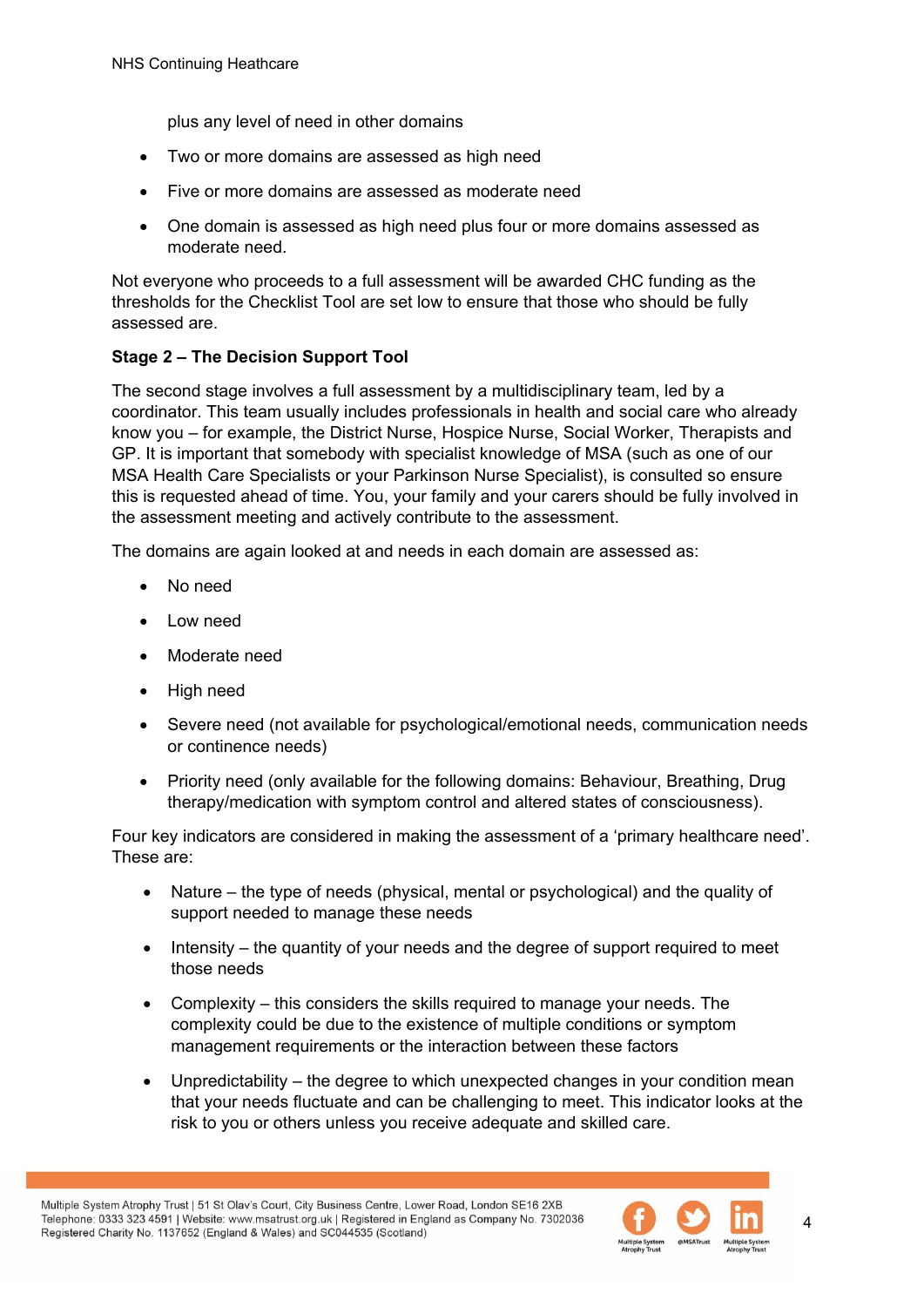CHC funding may be agreed if:

- You are assessed as having a priority need in one or more of the four relevant domains
- You are assessed as having a severe level of need in two or more domains
- You are assessed as having a severe level of need in one domain plus high/moderate needs in other domains
- A number of domains with high/moderate needs

#### **How to prepare for an assessment**

- Know the domains and how your care needs might fit into these. With a complex condition such as MSA it is important to highlight the impact that the diverse range of symptoms may have on each other. For example, fluctuating blood pressure and impaired mobility may increase the likelihood of falls; continence issues may impact on the condition of your skin and various medications may affect your functional abilities.
- Stress the variability of any symptoms you have from hour to hour, day to day and how things like fatigue and infection may impact your abilities. Try to detail the kind of support you need and the level of skill required by the person assisting you. For example, when being assisted at meal times the carer may need to know how to prevent or deal with a choking incident. People with MSA can develop infections without showing the common signs of an infection. Infections may go unnoticed if the carer is not alert to this and able to recognise subtle signs such as changes in your behaviour or abilities.
- Provide the assessor with a list of your medications and of the professionals involved in your care. The CHC assessor should gather reports from all the professionals but it is very helpful if you provide copies of reports you have too.
- Evidence must be specific to you and not just a general description of MSA. Evidence should ideally be recent but should show your changing needs. For example it can be helpful to record weight changes or changes to your diet over a period of several weeks. Records of the time taken to eat meals, of any falls, of fainting or dizzy spells or any loss of consciousness, and of infections are useful.
- Remember that it is an assessment of all your care needs whether or not these are due to MSA is irrelevant - so include needs related to any other conditions you may have too.
- Ask family/carers to be at the assessment with you. They often know you best and may add a different perspective. A carer's diary can be very useful, even if it only covers a few days in detail.
- If communicating in a group setting may be challenging for you consider preparing notes in advance. Doing this will also help ensure that points that you want to make don't get missed. You should be always be asked to contribute and given time to do so using a communication aid if necessary.
- Advise the coordinator of any specific needs you may have (for example, you may use an aid to communicate).

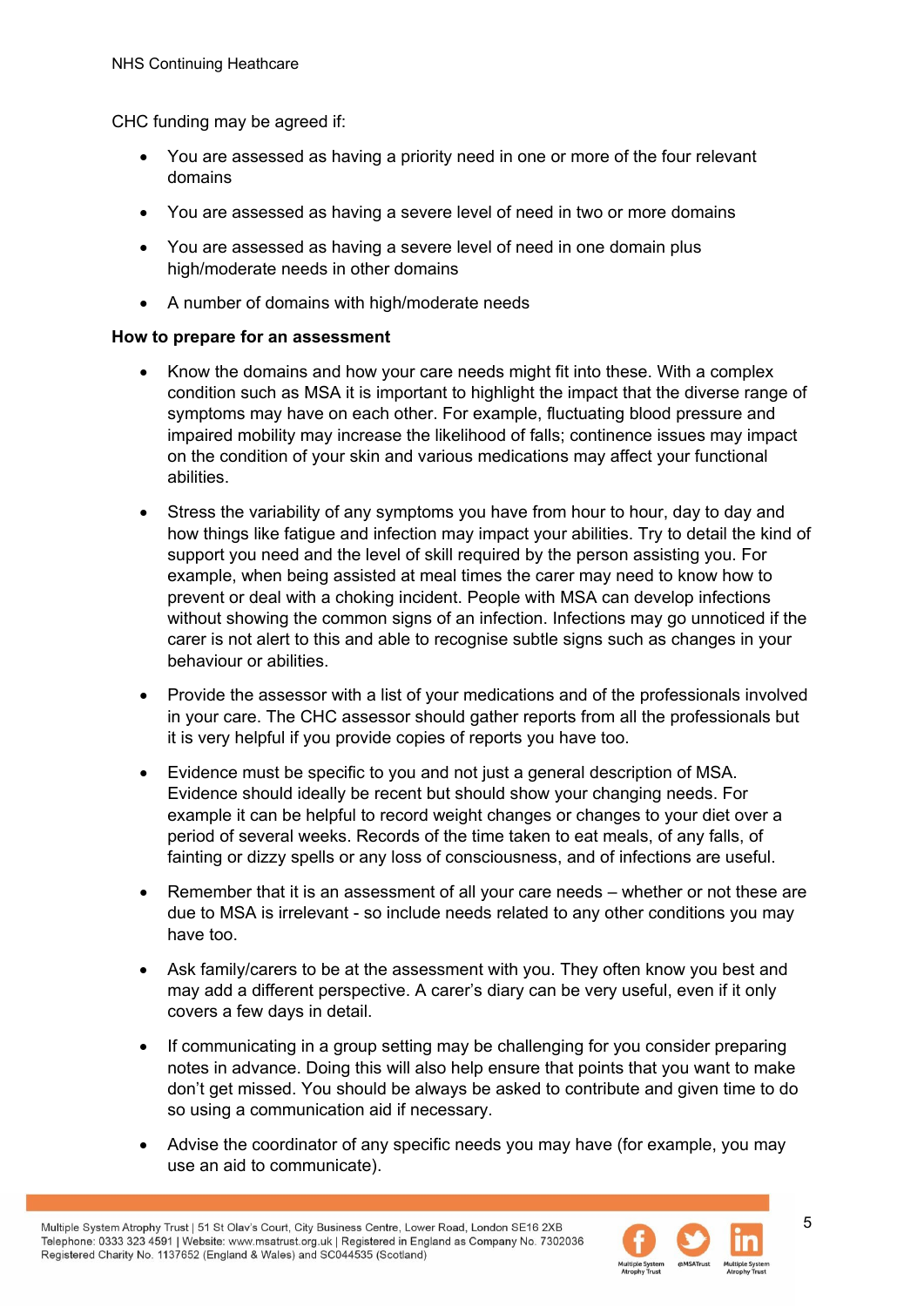• To better understand the whole process, further information can be found here [www.beaconchc.co.uk](http://www.beaconchc.co.uk/) and talk to the MSA Trust's Social Welfare Specialist (details at end of factsheet.

#### **Fast track assessments**

If you have a rapidly deteriorating condition and may be nearing the end of your life a 'Fast Track' assessment of your needs can be made so an urgent care package can be arranged (in a care home or your own home) usually within 48 hours. The Fast Track Tool can be completed by an 'appropriate clinician', usually a doctor or nurse who sees you regularly. The care delivered should, wherever possible, reflect your end of life wishes.

#### **If the CHC application has been approved**

If the assessment determines that you meet the criteria for CHC funding this will be confirmed to you in writing. The local Clinical Commissioning Group (CCG) or, in Wales, the Health Board, are then responsible for arranging the full package of care that you require. The care package can be provided in your own home or a care home. With a care home placement, although your wishes should always be considered, the CCG or Health Board may not necessarily fund a place in the home of your choice if your needs can be met in a less expensive home within your area. It is not possible for you or your family (or anyone else) to 'top up' CHC funding to meet your care needs. If you have a care package at home the CCG or Health Board will identify the most appropriate agency to meet your care needs, which may be a different agency than you have previously used through the local authority.

#### **Personal Health Budgets (England only)**

Instead of having their package of care arranged for them some people prefer to have a Personal Health Budget. These are only available in England. A Personal Health Budget is an amount of money that is identified to meet a person's health care needs, as planned and agreed between them and their local CCG. The CHC coordinator can advise you about how this works to enable you to get the care you need. It can cover personal care, equipment and therapies and may allow a person to make choices that are more personal to them and more flexible. It is not extra money; it is money that the NHS would have spent on your needs. If you prefer the CCG to arrange your package of care this option remains open to you.

#### **When your benefits may be affected**

Depending on your circumstances some Department of Work and Pensions benefits may be affected by a successful CHC funding application (for example, Attendance Allowance would not usually be paid if you moved to a CHC funded nursing home placement). If you are awarded CHC funding you should advise the Department of Work and Pensions.

#### **If the CHC application is refused**

If the assessment determines that you are not eligible for CHC funding this should be conveyed to you in writing and a full copy of the Decision Support Tool made available to you. The letter should also tell you how to complain or appeal. If you are unhappy with the process or the decision you may wish to consider appealing. Taking advice on this can be helpful as it is important to appeal on relevant grounds. Our Social Welfare Specialist will be happy to talk with you about this or you may like to contact Beacon CHC on 0345 548 0300 [\(www.beaconchc.co.uk\)](http://www.beaconchc.co.uk/).

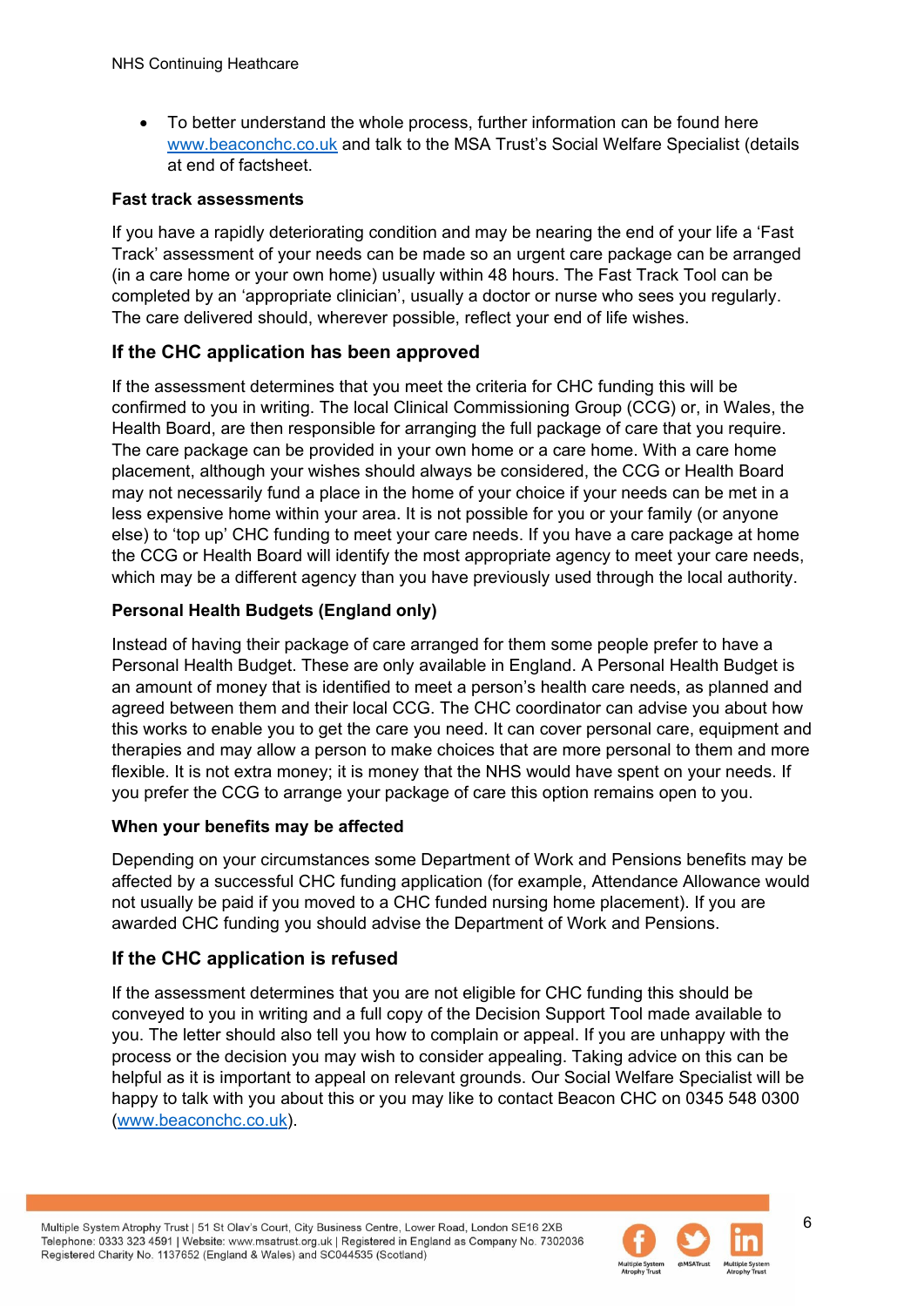#### **What is NHS Funded Nursing Care (FNC)?**

This is quite different to CHC funding. It is a contribution that is made by the NHS to Nursing Homes to pay for the care delivered by their registered nurses. If you are in a nursing home and responsible for your own fees, any FNC contribution (£165.56 a week in 2019/20 for most residents) should be deducted from your bill. A FNC contribution should only be agreed after an assessment for CHC funding has been made. This is to ensure that you are awarded CHC if applicable.

#### **Further Information**

Beacon CHC – [www.beaconchc.co.uk](http://www.beaconchc.co.uk/) 

Age UK - [https://www.ageuk.org.uk/globalassets/age](https://www.ageuk.org.uk/globalassets/age-uk/documents/factsheets/fcs_guide_index.pdf)uk/documents/factsheets/fcs\_quide\_index.pdf

NHS England -<https://www.england.nhs.uk/healthcare/>

For Wales -

[http://www.wales.nhs.uk/documents/chc%20communication%20tool%20may%202011%20-](http://www.wales.nhs.uk/documents/chc%20communication%20tool%20may%202011%20-%20english%20%282%29%20%20final1372011.pdf) [%20english%20%282%29%20%20final1372011.pdf](http://www.wales.nhs.uk/documents/chc%20communication%20tool%20may%202011%20-%20english%20%282%29%20%20final1372011.pdf)

#### **MSA Trust contact details**

The MSA Trust is happy to offer information and support to people living with a diagnosis of MSA and to their families and carers**.**

We have MSA Health Care Specialists that support people affected by MSA in the UK and Ireland. If you would like to find the MSA Health Care Specialist for your area, contact us on the details below or use the interactive map here – [https://www.msatrust.org.uk/support-for](https://www.msatrust.org.uk/support-for-you/hcps/)[you/hcps/.](https://www.msatrust.org.uk/support-for-you/hcps/)

MSA Trust, 51 St Olav's Court, Lower Road, London SE16 2XB

**T**: 0333 323 4591 | **E**: [support@msatrust.org.uk](mailto:support@msatrust.org.uk) | **W**: [www.msatrust.org.uk](http://www.msatrust.org.uk/)